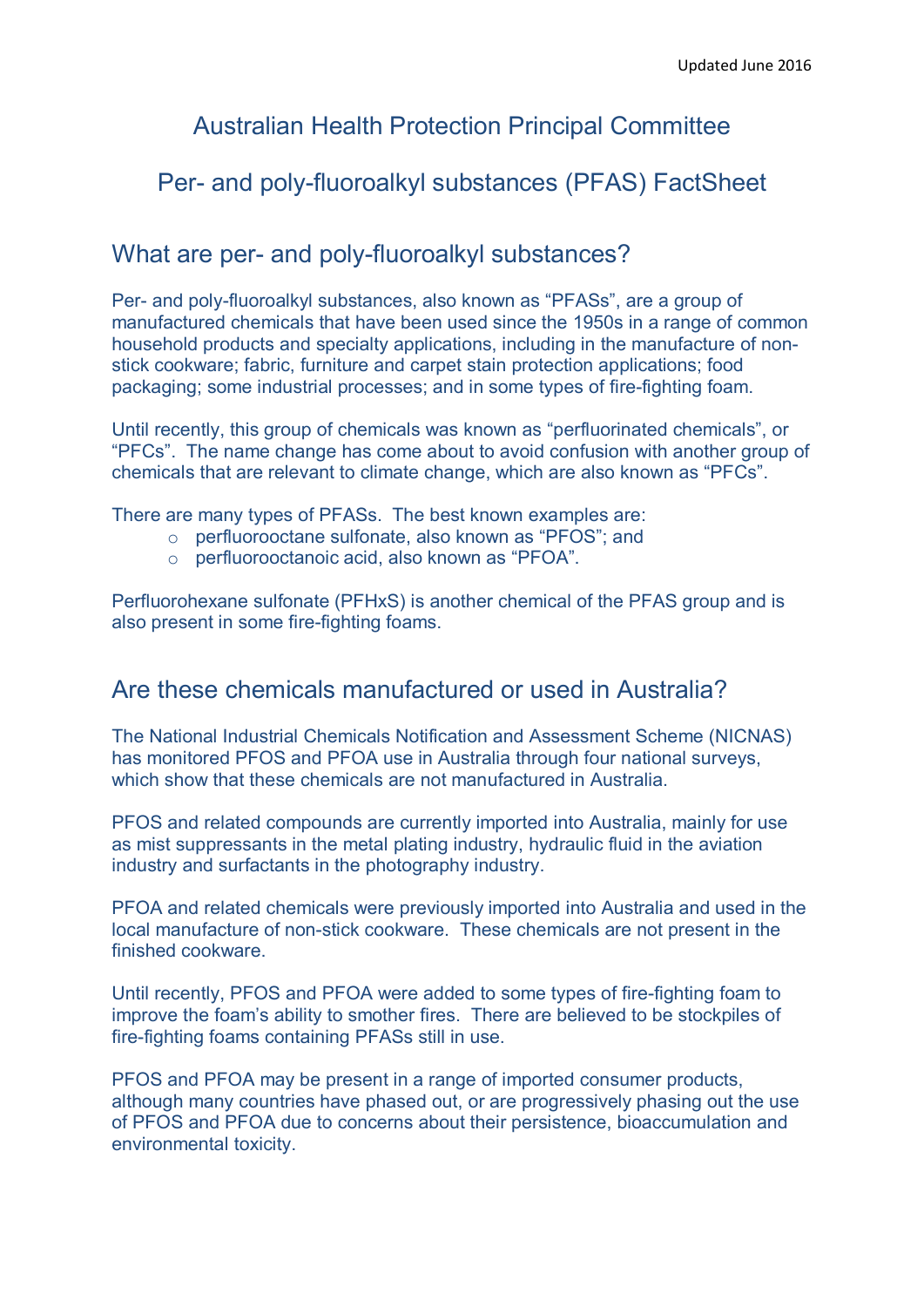NICNAS has recommended since 2002 that Australian industries should actively seek alternatives to PFASs and PFAS-related substances. The alternative chemicals should be less toxic and not persist in the environment.

## Have PFOS and PFOA contaminated sites in Australia?

Currently there are investigations into environmental contamination with PFOS and PFOA at a number of sites around Australia. These include the Country Fire Authority training facility at Fiskville, Victoria; the RAAF Base at Williamtown, NSW; and the Army Aviation Centre at Oakey, Queensland.

The historic use of PFAS-containing fire-fighting foams has resulted in areas within these sites becoming contaminated with PFOS and PFOA. Over the past decades, these chemicals have worked their way through the soil to contaminate surface and ground water, and have also migrated into adjoining land areas.

There are potentially other contaminated sites around Australia at which PFAScontaining fire-fighting foams have been used, which are being investigated.

### How do PFASs enter the environment?

In addition to contamination from the use of fire-fighting foams, PFASs can be released into the environment from landfill sites where products and materials that contain these chemicals are sent for disposal, and into ground and surface water through sewer discharges.

Manufacturing facilities that handle PFASs are also sources of PFAS release into the environment.

The biggest environmental concern about PFOS and PFOA is that they do not break down in the environment and can travel long distances in water and air currents. They have been shown to be widespread global contaminants and many countries are now monitoring and restricting their use.

PFOS and PFOA have been shown to be toxic to some animals, and because they don't break down they can bioaccumulate and biomagnify in some wildlife, including fish. This means that fish and animals higher in the food chain may accumulate high concentrations of PFOS and PFOA in their bodies.

The toxicity, mobility, persistence and bioaccumulation potential of PFOS and PFOA pose potential concerns for the environment and for human health.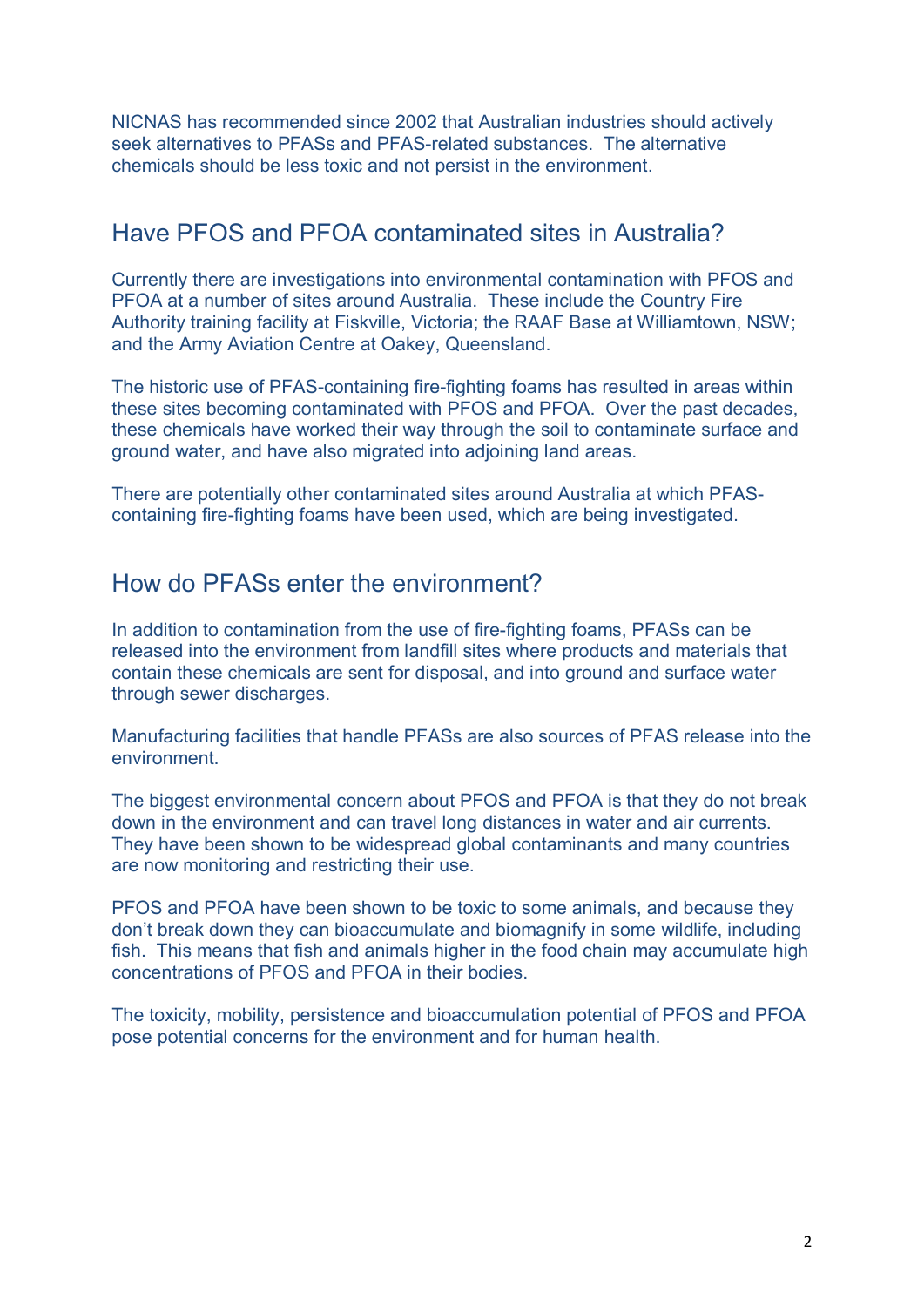## How could I be exposed to PFASs?

The general public are exposed to small amounts of PFOS or PFOA in everyday life through exposure to dust, indoor and outdoor air, food, water and contact with consumer products that contain these chemicals.

For most people, food is thought to be the most important source of exposure. Treated carpets and floors treated with waxes and sealants that contain PFASs can be an important source of exposure for babies and infants.

PFOS and PFOA are readily absorbed through the gut and are not metabolised or broken down in the body. These chemicals are only very slowly eliminated from the body. Studies have shown that Australians have small amounts of PFOS and PFOA in their blood. PFOS and PFOA can also be found in urine and breast milk.

People who work in industries that use PFOS and PFOA, or use products containing these chemicals, may be exposed to higher levels than the general public.

Where larger quantities of PFOS and PFOA have been released into the environment, communities located near those sites may be exposed to higher levels than the general public. It is important to understand how people living near contaminated areas may come into contact with PFOS and PFOA so that exposure may be minimised. This could include by examining in detail the pathways through which people could be exposed to these chemicals.

### How do PFASs affect human health?

Whether PFOS or PFOA cause health problems in humans is currently unknown, but on current evidence from studies in animals the potential for adverse health effects cannot be excluded. Because the elimination of PFASs from the human body is slow there is a risk that continued exposure to PFOS and PFOA could cause adverse health effects.

Adverse health effects have been demonstrated in animal studies, but at higher levels than are found in people. As well, the applicability of the effects in animals to humans is not well established.

The existing limited studies on PFHxS suggest that this chemical can cause effects in laboratory test animals similar to the effects caused by PFOS. However, based on available studies, PFHxS appears to be less potent in animal studies than PFOS.

Much of the research on humans has been done with people who were exposed to relatively high levels of PFASs through their work. Workers involved in the manufacture or use of PFASs usually have higher blood PFAS levels than the general public. Studies on PFAS workers have looked for effects on cholesterol levels, male hormones, heart disease, liver changes and other effects, including cancer. These studies have not consistently shown that PFAS exposure is linked to health problems.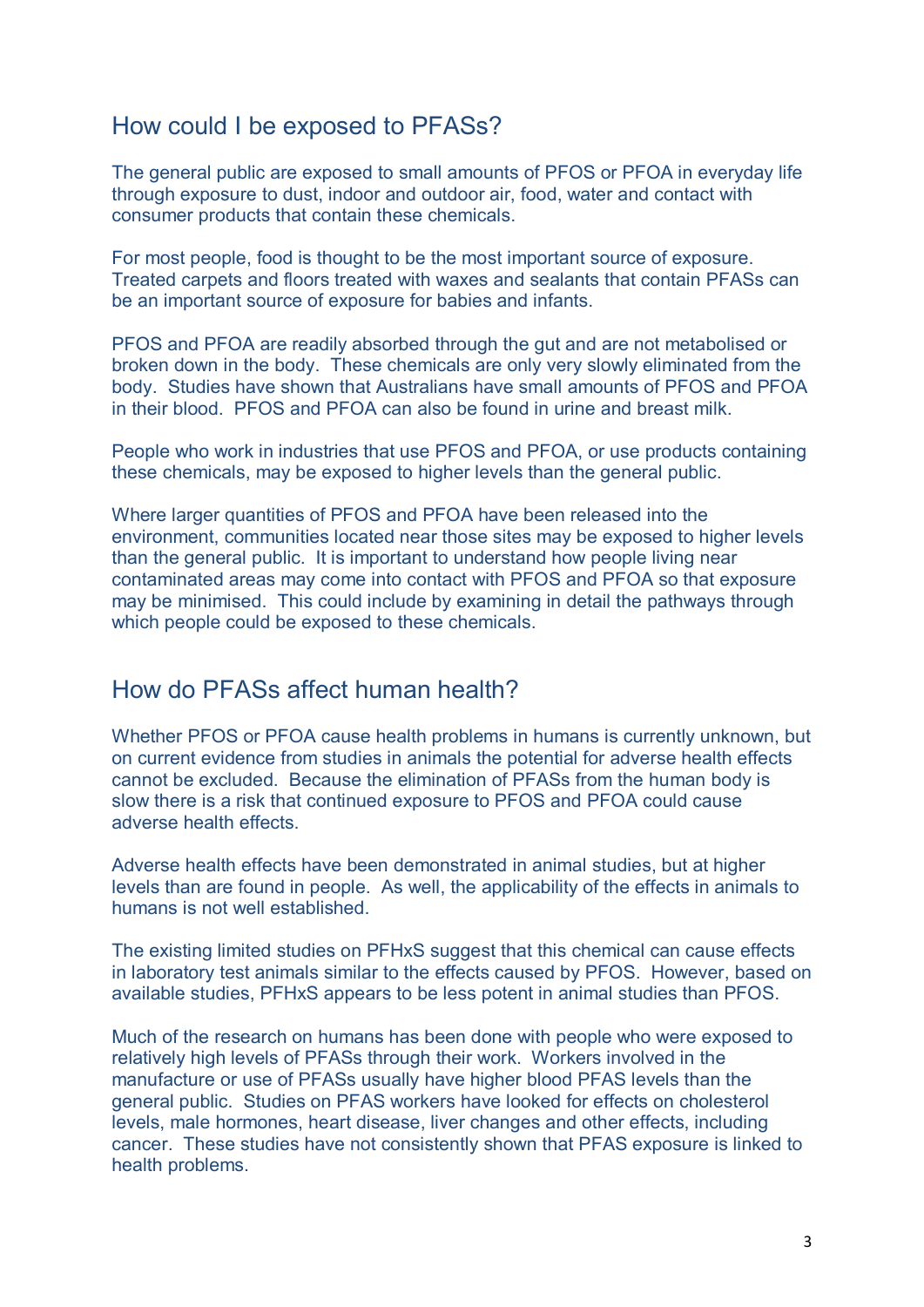As a precaution, people living in or near an area that has been identified as having been contaminated with PFOS, PFOA or PFHxS should take steps to limit their exposure to these chemicals. Your state or territory health department can provide you with advice on how to limit your exposure to these chemicals specific to your location and circumstances.

# Can PFOS or PFOA cause human cancers?

In humans, there is no conclusive evidence that PFASs cause any specific illnesses, including cancer.

Studies in laboratory animals suggest that PFOS and PFOA may cause some cancers in those animals following prolonged exposure to relatively high levels. However, no existing studies have found a causal link between exposure to PFOS and PFOA and cancer in humans.

Studies of workers involved in the manufacture or use of PFOS and PFOA have looked at whether there is any link between these chemicals and the development of prostate, bladder and liver cancer in humans. There have been no consistent findings in these studies.

The International Agency for Cancer Research (IARC) has classified PFOA as possibly causing some cancers. Other studies have concluded that the evidence does not support an association between human cancer and either PFOS or PFOA exposure.

### Does exposure to PFASs during pregnancy pose an increased health risk?

PFOS and PFOA are not known to cause adverse health effects on unborn babies. However, as a precaution, pregnant women living in or near an area that has been identified as having been contaminated with PFOS or PFOA should take steps to limit their exposure to these chemicals.

Your state or territory health department can provide you with advice regarding PFOS and PFOA specific to your location and circumstances.

#### Should I breastfeed if I have been exposed to PFASs?

Although there is evidence that PFOS occurs in breast milk, it is unclear what, if any, the risks to the baby may be from PFOS or PFOA exposure through breast milk.

The significant health benefits of breast feeding are well established and far outweigh any potential health risks to an infant from any PFOS or PFOA transferred through breast milk.

Breast feeding of babies should not be discontinued due to concerns about PFOS and PFOA exposure.